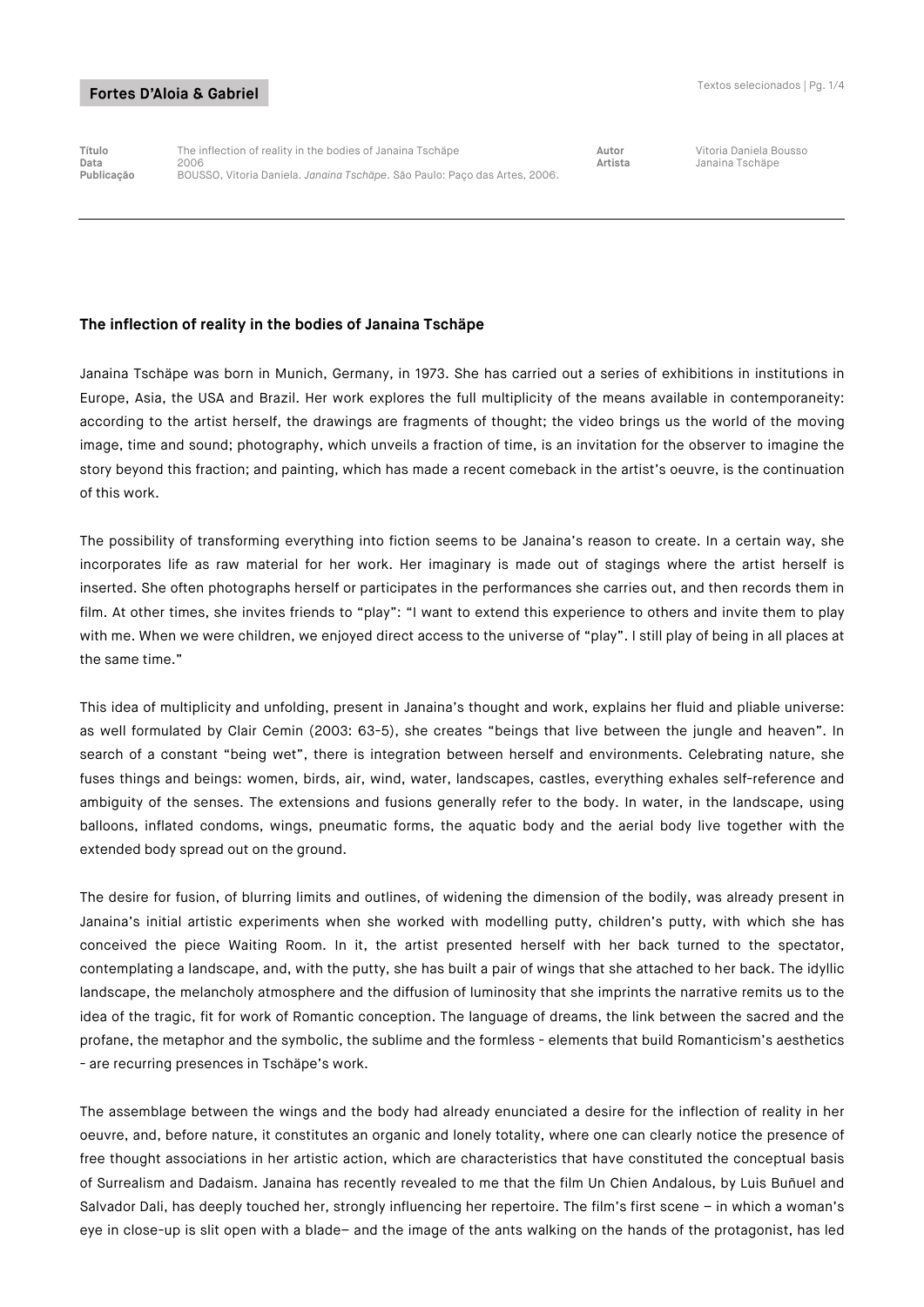## Fortes D'Aloia & Gabriel

**Título** The inflection of reality in the bodies of Janaina Tschäpe **Autor** Vitoria Daniela Bousso **Data** 2006 **Artista** Janaina Tschäpe **Publicação** BOUSSO, Vitoria Daniela. *Janaina Tschäpe*. São Paulo: Paço das Artes, 2006.

her to question reality and the form of things: "Why are the wall and floor not joined?" Putties became her material for experimentation, because they could join a face to the wall, cancelling the face's identity. To break daily routine and its expansion at a single stroke, to live another person, to be in two places at the same time, this all indexes a "surreal world that causes things to gain a new dimension", states the artist. If the Surrealists have made use of fragmentation – presenting scenes or images featuring amputated arms and organs torn from the human body, and, at times, have constituted a kind of imaginary of violence and horror – the surreal in Janaina occurs in a different way, much closer to the idea of a shared, really relational aesthetics; humour verges on the construction of a domestic universe: to wear condoms on one's hands and feet may seem a sweet prank, a gateway into a universe simultaneously playful and allusive to the world of prosthesis, to a prosthetic body proper. Or, as in the experience of the Camaleoas, when she worked with four shantytown women who became executives, robots, the sun and a root through the manipulated use of everyday materials such as pans. Furthermore, in the work Lacrima Corpus, a video in which a woman dances to exhaustion with balloons attached to her back, when her body finally hits the ground. In this work, the body is a conduit for imagination, a source of play featuring the presence of Jenny, her friend since she was 13 years-old. There is no previous script. The incorporation of the random is what defines the filming while the work (the play/game) is carried out.

But it would be a mistake to think that Janaina's work is only a game. In fact, it also emanates from a certain tension between character, nature, vulnerability and formation, cognitive processesand formalism. She has graduated in Germany with the group Fluxus' and Joseph Beuys' disciples. At the very beginning of her work she saw herself in the midst of a struggle typical of the 1980's: her desire to paint was immediately curtailed by an environment that demanded from the student a strong conceptual development. There was no space for the emotional. Regarding painting, her teachers stated: "This is a woman's thing". In this way, Janaina finished university with a dissertation that was a "love poem".

It was also for the same reason that her painting has become an object that, in its turn, was converted into sculpture. Thus, after returning to Brazil and settling down in Salvador, she began to develop work around the subject of the body, its fusion and disintegration. The incorporation of organic material – such as tripe and lard – changed the character of her work, giving it increased organicity. But Salvador's humid climate turned everything mouldy. Janaina lost the artwork and decided to hold neither a studio nor materials anymore, and began to work with the photographic medium. She had two suitcases: one contained latex sculptures – being inflatable, they could be easily transported – and in the other, personal belongings. Thus, Janaina exchanged the house and the studio for two tickets. Now, the artist was the studio.

Appropriating photography as a medium, Janaina has transmuted her work into performance, her head into a studio and her own self into material, becoming a character. From the first masks she evolved into the piece 100 Little Deaths. She photographed herself with an automatic 35mm camera as she triggered the shutter posing with her body spread out on the ground. Again, we notice the prolongation of the body on the ground: the artist with her back turned to the viewer, as if intending to fuse with nature's or a landscape's ground - be it an endless staircase, a parlour decorated in classical style, a neoclassical veranda, a mansion, a bridge over the sea, a river or stones. There are 100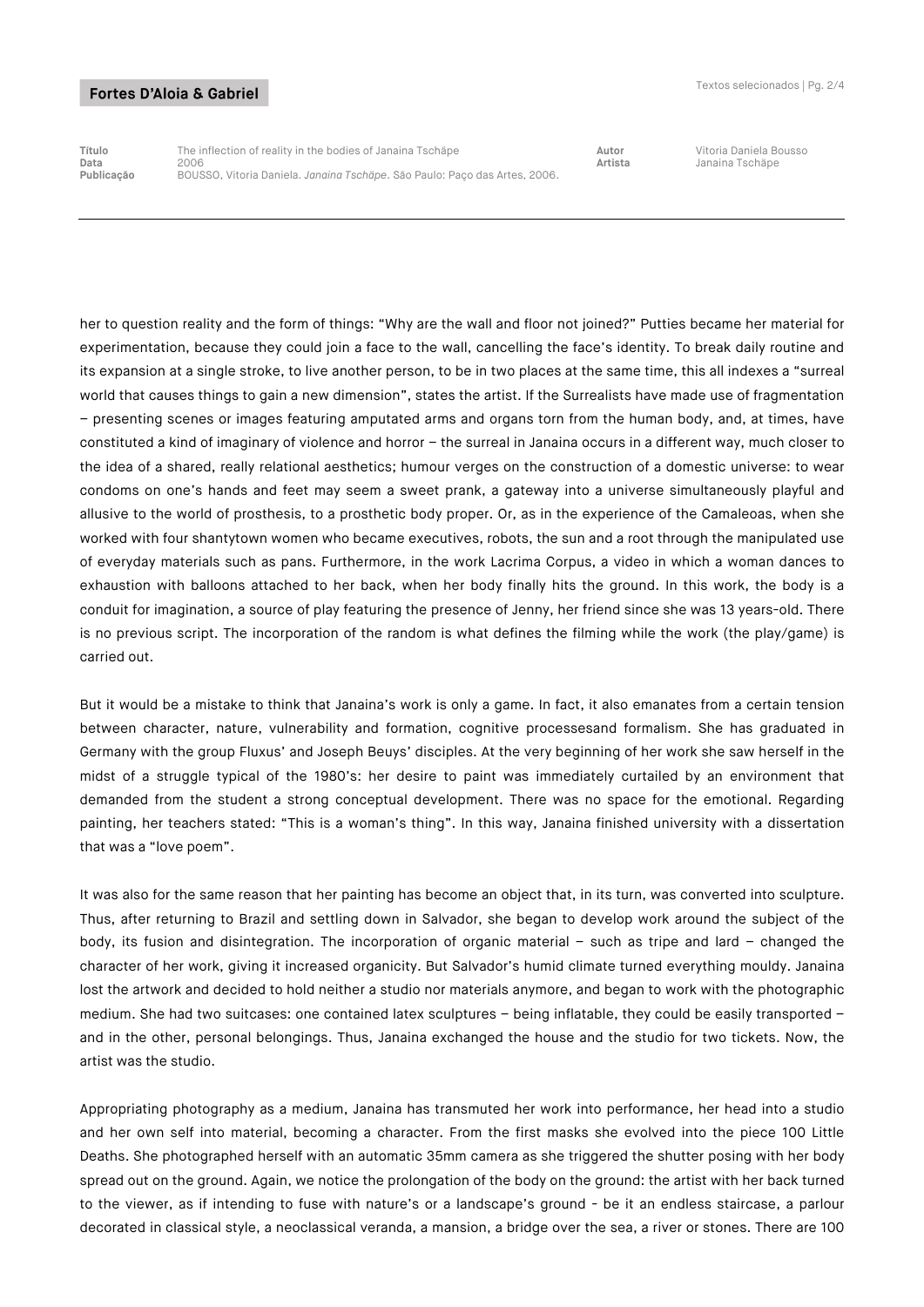## Fortes D'Aloia & Gabriel

**Título** The inflection of reality in the bodies of Janaina Tschäpe **Autor** Vitoria Daniela Bousso **Data** 2006 **Artista** Janaina Tschäpe **Publicação** BOUSSO, Vitoria Daniela. *Janaina Tschäpe*. São Paulo: Paço das Artes, 2006.

small deaths in which the body remains in evidence despite finding itself in the midst of the immense and within the infinitude of landscapes. She breaks the silence of the landscape or place chosen for her wanderings around the world and provokes a muted noise that echoes under our gazes, in constant reference to Romantic painting; Turner, Constable, Friedrich re-emerge from our unconscious memory.

In the After the rain, The Moat and the Moon and Jellyfish [Água-viva] series, beings appear both on the ground and in the water with their bodies extended by balloons, condoms and globules. The embryonic forms appear wishing to promote the biological extension of the body in order to create an imaginary world that disseminates the idea of a formless and mutant body. The body-sculpture hybridisation, guided towards the fictitious, causes Janaina's beings to move with such sovereignty through the spaces and environments that it is as if they already belonged there.

Tentacular and in their Sunday best, they wear garments that do not even succumb to the scars and wrappings apparent in the visible seams holding the "skins" that involve them. Even in the face of such "anomalies", these beings appropriate the places and the situations unpretentiously, and there is a visible normality between them and their contexts. By means of disguises or travesties, Tschäpe shatters the idea of identity.

As Tschäpe alludes to the chemical composition of the sea as analogous to the blood and as she operates in a field where she investigates the possibilities of a metaphor for evolution, the artist, in the video Blood, Sea, approaches a symbology that remits us to questionings about the origin of the world, of life itself. The art critic Lisette Lagnado, in a text about this piece, brings our attention to the vast symbology that water bears: "the unconscious and the erotic, both shuffling and uncapturable..." and, she completes reflecting on blood:

> "... because it is an internal fluid, a uncontrolled spilling of this viscous liquid conspires in favour of danger. Lack of blood, loss of senses. Rituals and mutilations usually attract artists who use the body as support, taking aesthetic practices to the limits of the tolerable. It took place after the War years. But the molluscs that inhabit Janaina's images feature white blood, and are able to move between exteriority and interiority without suffering. It is the fiction that comforts us in the face of bloodbaths, the laws of man." (Lagnado: 2005)

It is not because of water that eroticism emerges in Janaina's oeuvre: it is also manifested in the plants, fruits, ovaries and bubbles of her watercolours, as in the Botanica series, in which each plant evokes a part of the human reproductive system. Everything is phallic and breathes with life. The allusion to sexuality is carried out by means of the beautiful and of a sinister wit. There are more than a few references to Tschape's oeuvre as being feminist and performative – redeemed from the 1960's and 1970's performances – or comparisons with artists such as Matthew Barney, Bellmer, Ligia Clark and to Yemanjá, the Afro-Brazilian sea goddess, because of her name – Janaina – and her aquatic universe, above all in the Jellyfish [Água-viva] series. This is how the artist responds to the propositions regarding the feminine and the feminist: I work above all with the human being, revealing my experiences and views of life (...) I am a woman, and of course this would be my starting point. I do not see art by means of gender issues or its cultural aspects, nor by means of a point of view that can be understood as being male of female. (Janaina Tschäpe Catalogue: 2003)